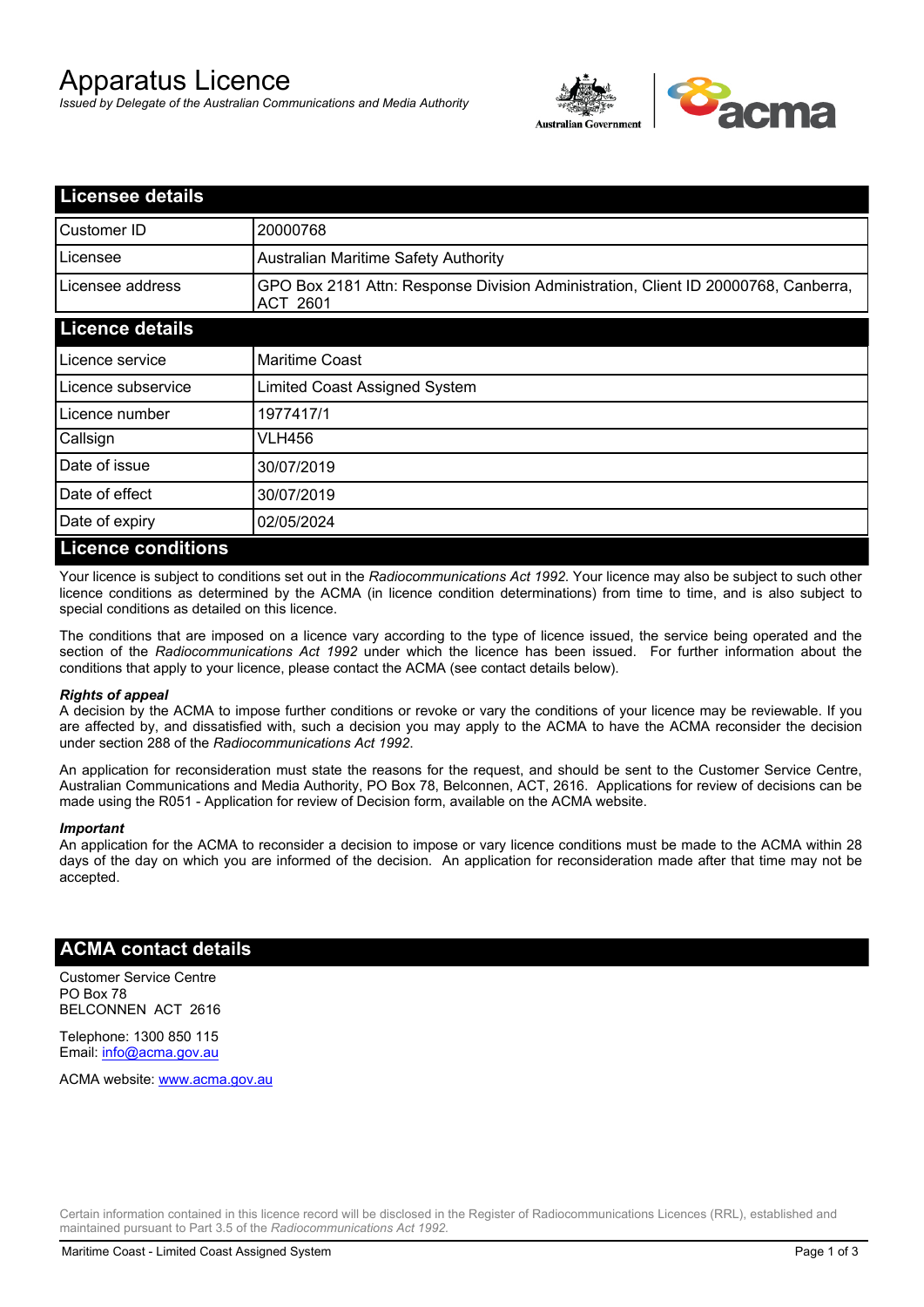# **Advisory Notes applying to licence no.: 1977417/1**

Conditions applicable to the operation of Limited Coast Assigned System authorised under this licence can be found in the Radiocommunications Licence Conditions (Apparatus Licence) Determination and the Radiocommunications Licence Conditions (Maritime Coast Licence) Determination. Copies of these determinations are available from the ACMA and from the ACMA home page (www.acma.gov.au).